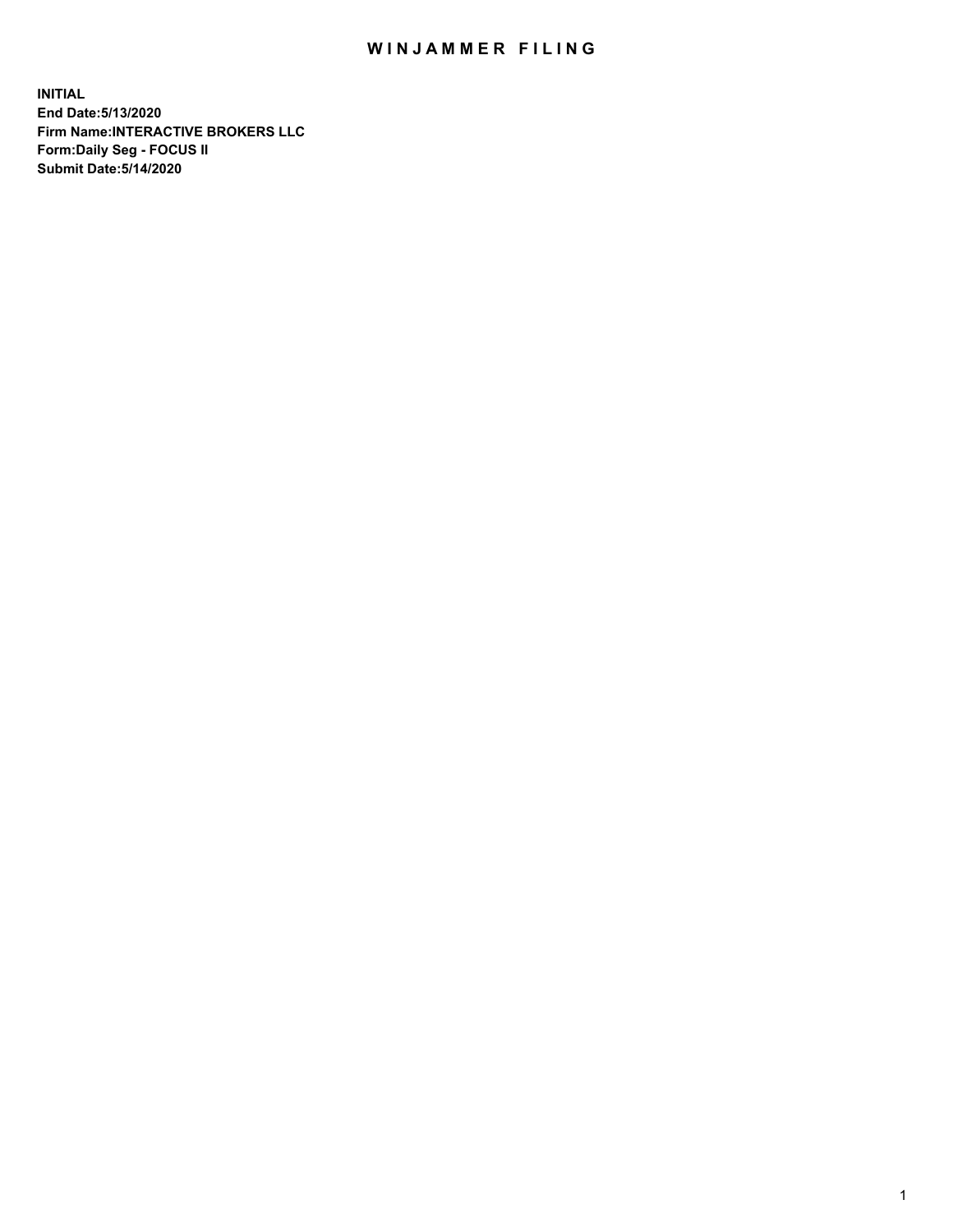**INITIAL End Date:5/13/2020 Firm Name:INTERACTIVE BROKERS LLC Form:Daily Seg - FOCUS II Submit Date:5/14/2020 Daily Segregation - Cover Page**

| Name of Company                                                                                                                                                                                                                                                                                                                | <b>INTERACTIVE BROKERS LLC</b>                                                   |  |
|--------------------------------------------------------------------------------------------------------------------------------------------------------------------------------------------------------------------------------------------------------------------------------------------------------------------------------|----------------------------------------------------------------------------------|--|
| <b>Contact Name</b>                                                                                                                                                                                                                                                                                                            | James Menicucci                                                                  |  |
| <b>Contact Phone Number</b>                                                                                                                                                                                                                                                                                                    | 203-618-8085                                                                     |  |
| <b>Contact Email Address</b>                                                                                                                                                                                                                                                                                                   | jmenicucci@interactivebrokers.c<br>om                                            |  |
| FCM's Customer Segregated Funds Residual Interest Target (choose one):<br>a. Minimum dollar amount: ; or<br>b. Minimum percentage of customer segregated funds required:% ; or<br>c. Dollar amount range between: and; or<br>d. Percentage range of customer segregated funds required between:% and%.                         | <u>0</u><br>$\overline{\mathbf{0}}$<br>155,000,000 245,000,000<br>0 <sub>0</sub> |  |
| FCM's Customer Secured Amount Funds Residual Interest Target (choose one):<br>a. Minimum dollar amount: ; or<br>b. Minimum percentage of customer secured funds required:% ; or<br>c. Dollar amount range between: and; or<br>d. Percentage range of customer secured funds required between:% and%.                           | <u>0</u><br>$\overline{\mathbf{0}}$<br>80,000,000 120,000,000<br>0 <sub>0</sub>  |  |
| FCM's Cleared Swaps Customer Collateral Residual Interest Target (choose one):<br>a. Minimum dollar amount: ; or<br>b. Minimum percentage of cleared swaps customer collateral required:% ; or<br>c. Dollar amount range between: and; or<br>d. Percentage range of cleared swaps customer collateral required between:% and%. | <u>0</u><br>$\underline{\mathbf{0}}$<br>0 <sub>0</sub><br>0 <sub>0</sub>         |  |

Attach supporting documents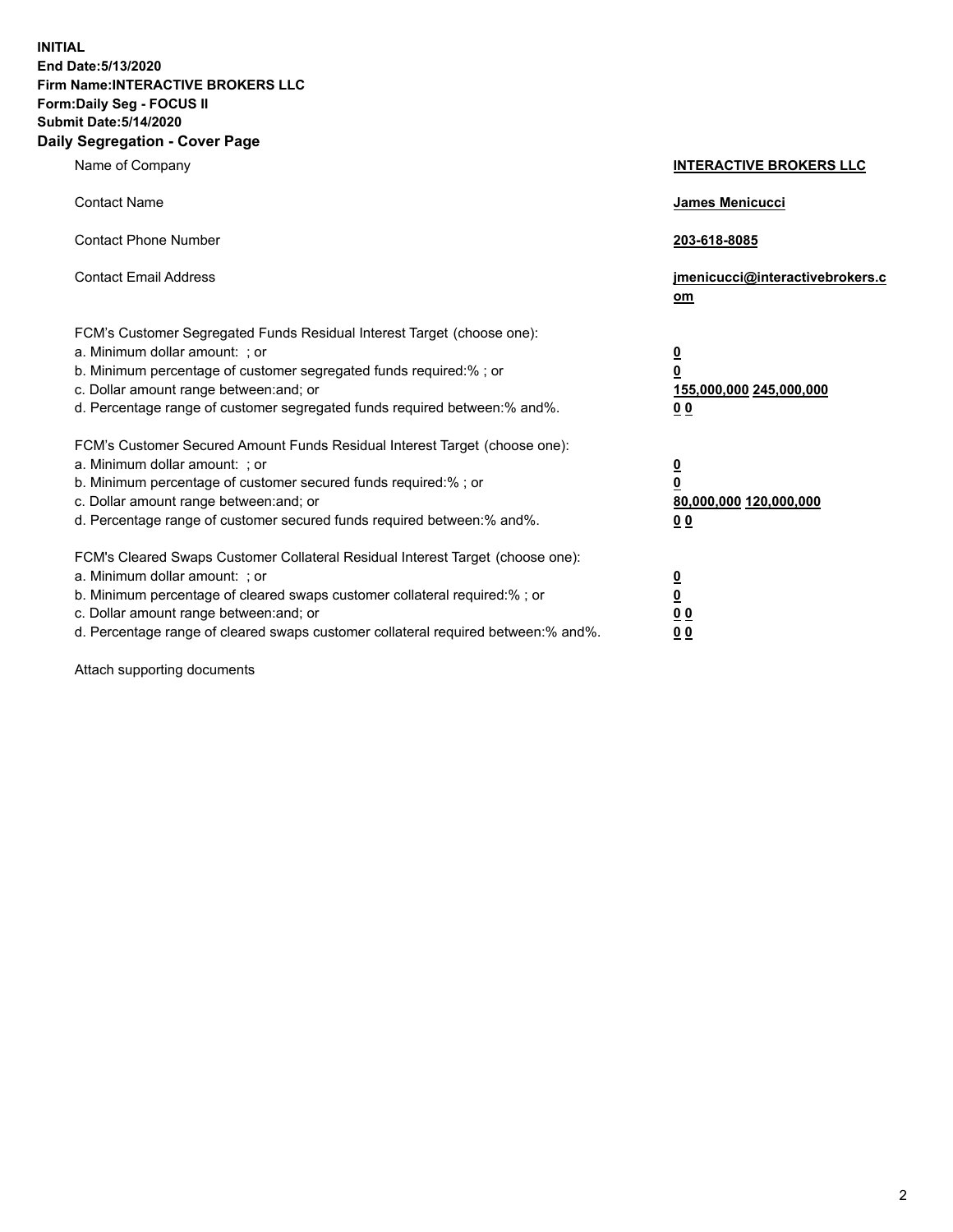**INITIAL End Date:5/13/2020 Firm Name:INTERACTIVE BROKERS LLC Form:Daily Seg - FOCUS II Submit Date:5/14/2020 Daily Segregation - Secured Amounts**

## Foreign Futures and Foreign Options Secured Amounts Amount required to be set aside pursuant to law, rule or regulation of a foreign government or a rule of a self-regulatory organization authorized thereunder **0** [7305] 1. Net ledger balance - Foreign Futures and Foreign Option Trading - All Customers A. Cash **567,755,525** [7315] B. Securities (at market) **0** [7317] 2. Net unrealized profit (loss) in open futures contracts traded on a foreign board of trade **2,665,055** [7325] 3. Exchange traded options a. Market value of open option contracts purchased on a foreign board of trade **83,622** [7335] b. Market value of open contracts granted (sold) on a foreign board of trade **-200,162** [7337] 4. Net equity (deficit) (add lines 1. 2. and 3.) **570,304,040** [7345] 5. Account liquidating to a deficit and account with a debit balances - gross amount **5,409** [7351] Less: amount offset by customer owned securities **0** [7352] **5,409** [7354] 6. Amount required to be set aside as the secured amount - Net Liquidating Equity Method (add lines 4 and 5) **570,309,449** [7355] 7. Greater of amount required to be set aside pursuant to foreign jurisdiction (above) or line 6. **570,309,449** [7360] FUNDS DEPOSITED IN SEPARATE REGULATION 30.7 ACCOUNTS 1. Cash in banks A. Banks located in the United States **93,432,146** [7500] B. Other banks qualified under Regulation 30.7 **0** [7520] **93,432,146** [7530] 2. Securities A. In safekeeping with banks located in the United States **479,836,400** [7540] B. In safekeeping with other banks qualified under Regulation 30.7 **0** [7560] **479,836,400** [7570] 3. Equities with registered futures commission merchants A. Cash **0** [7580] B. Securities **0** [7590] C. Unrealized gain (loss) on open futures contracts **0** [7600] D. Value of long option contracts **0** [7610] E. Value of short option contracts **0** [7615] **0** [7620] 4. Amounts held by clearing organizations of foreign boards of trade A. Cash **0** [7640] B. Securities **0** [7650] C. Amount due to (from) clearing organization - daily variation **0** [7660] D. Value of long option contracts **0** [7670] E. Value of short option contracts **0** [7675] **0** [7680] 5. Amounts held by members of foreign boards of trade A. Cash **117,756,655** [7700] B. Securities **0** [7710] C. Unrealized gain (loss) on open futures contracts **1,256,606** [7720] D. Value of long option contracts **83,622** [7730] E. Value of short option contracts **-200,162** [7735] **118,896,721** [7740] 6. Amounts with other depositories designated by a foreign board of trade **0** [7760] 7. Segregated funds on hand **0** [7765] 8. Total funds in separate section 30.7 accounts **692,165,267** [7770] 9. Excess (deficiency) Set Aside for Secured Amount (subtract line 7 Secured Statement Page 1 from Line 8) **121,855,818** [7380] 10. Management Target Amount for Excess funds in separate section 30.7 accounts **80,000,000** [7780] 11. Excess (deficiency) funds in separate 30.7 accounts over (under) Management Target **41,855,818** [7785]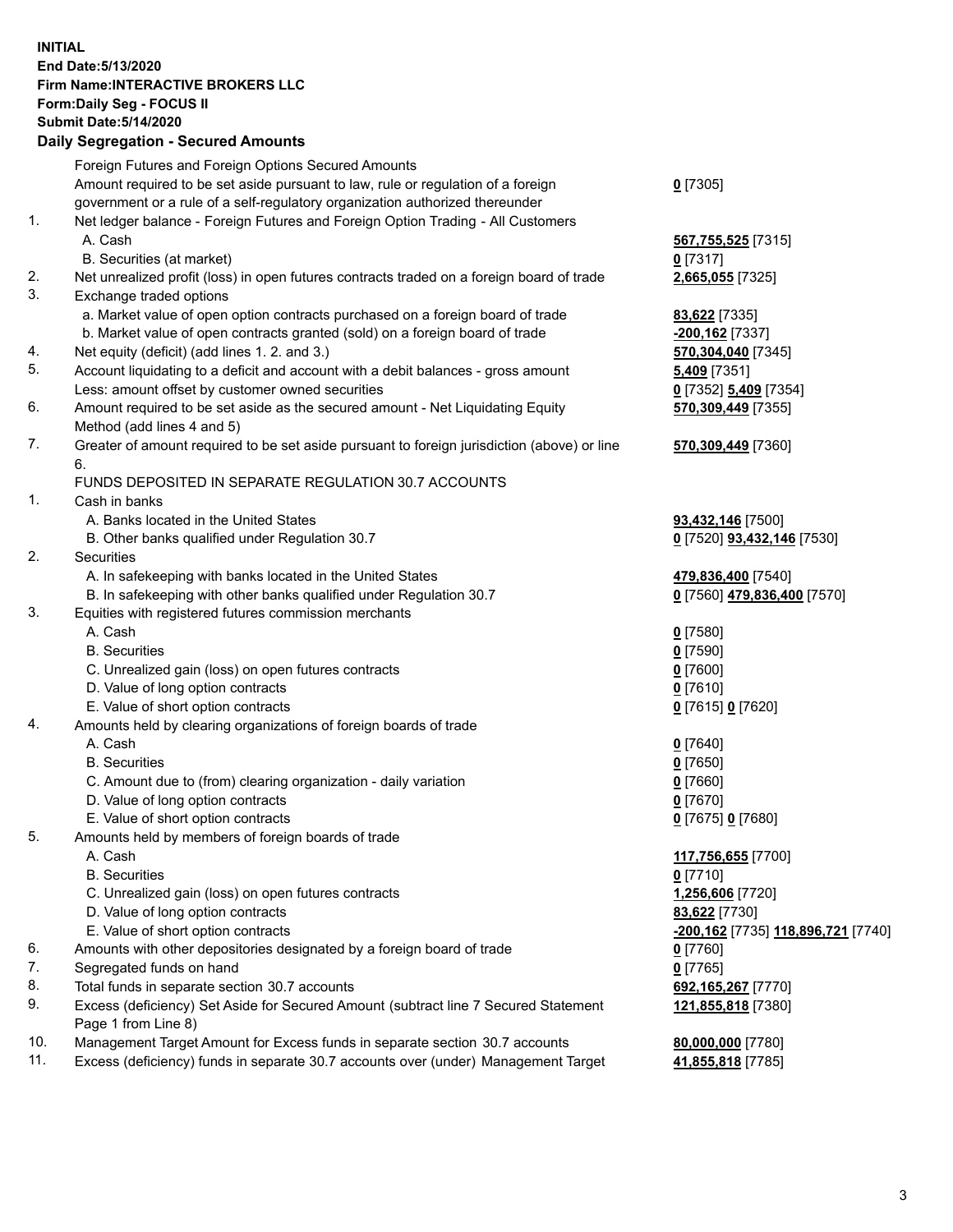**INITIAL End Date:5/13/2020 Firm Name:INTERACTIVE BROKERS LLC Form:Daily Seg - FOCUS II Submit Date:5/14/2020 Daily Segregation - Segregation Statement** SEGREGATION REQUIREMENTS(Section 4d(2) of the CEAct) 1. Net ledger balance A. Cash **5,546,415,827** [7010] B. Securities (at market) **0** [7020] 2. Net unrealized profit (loss) in open futures contracts traded on a contract market **-63,153,386** [7030] 3. Exchange traded options A. Add market value of open option contracts purchased on a contract market **418,922,810** [7032] B. Deduct market value of open option contracts granted (sold) on a contract market **-350,780,056** [7033] 4. Net equity (deficit) (add lines 1, 2 and 3) **5,551,405,195** [7040] 5. Accounts liquidating to a deficit and accounts with debit balances - gross amount **79,445,199** [7045] Less: amount offset by customer securities **0** [7047] **79,445,199** [7050] 6. Amount required to be segregated (add lines 4 and 5) **5,630,850,394** [7060] FUNDS IN SEGREGATED ACCOUNTS 7. Deposited in segregated funds bank accounts A. Cash **1,318,566,835** [7070] B. Securities representing investments of customers' funds (at market) **2,532,679,020** [7080] C. Securities held for particular customers or option customers in lieu of cash (at market) **0** [7090] 8. Margins on deposit with derivatives clearing organizations of contract markets A. Cash **505,820,463** [7100] B. Securities representing investments of customers' funds (at market) **1,460,596,957** [7110] C. Securities held for particular customers or option customers in lieu of cash (at market) **0** [7120] 9. Net settlement from (to) derivatives clearing organizations of contract markets **-1,980,016** [7130] 10. Exchange traded options A. Value of open long option contracts **418,529,664** [7132] B. Value of open short option contracts **-350,560,737** [7133] 11. Net equities with other FCMs A. Net liquidating equity **0** [7140] B. Securities representing investments of customers' funds (at market) **0** [7160] C. Securities held for particular customers or option customers in lieu of cash (at market) **0** [7170] 12. Segregated funds on hand **0** [7150] 13. Total amount in segregation (add lines 7 through 12) **5,883,652,186** [7180] 14. Excess (deficiency) funds in segregation (subtract line 6 from line 13) **252,801,792** [7190] 15. Management Target Amount for Excess funds in segregation **155,000,000** [7194]

16. Excess (deficiency) funds in segregation over (under) Management Target Amount Excess

**97,801,792** [7198]